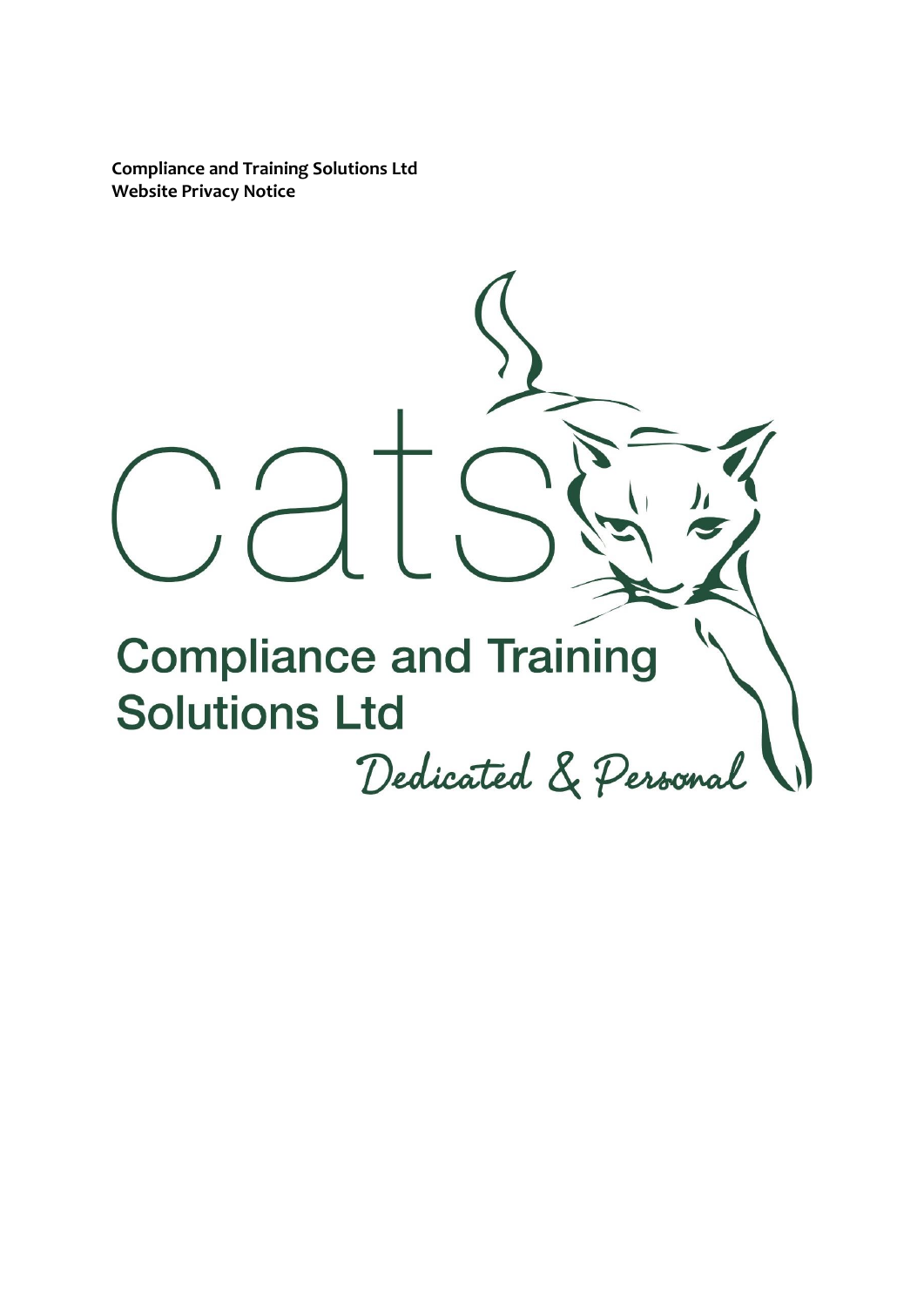# **Privacy notice**

CATS (Compliance and Training Solutions Ltd) is a team of compliance consultants that provide compliance support to IFAs (Independent Financial Advisory firms) throughout the UK. We respect your privacy and value the trust you place in us when you share your personal information with us. This page explains what personal information we collect, why we need it, how we protect it and what your rights are to control our use of your data.

This privacy notice was last updated on 10/05/2021.

# Who is the data controller?

The Data Controller is CATS Ltd of 40 Broomfield House, Lanswood Business Park, Elmstead Market, Colchester, Essex CO7 7FD.

CATS is registered with the Information Commissioner's Office (ICO) and our registration number is Z9214237.

You can contact us at martyn@complianceandtraining.co.uk or on 01206 230804

# Why do we need to use your personal information?

#### *If you work for an IFA*

We collect information about you when your company engages us for compliance advisory advice so that we can deliver our services to your company. We also have to meet regulatory obligations on the services we provide.

# *If you are a client of an IFA (or a dependant/beneficiary of a client)*

We receive information about you as part of the compliance and due diligence checks we undertake for IFA businesses. This is to ensure that the services your IFA provides comply with regulatory requirements.

**If you have completed our contact form or signed up to a mailing list**

We will use your information to provide a response and send information we think you'll find useful.

# **If you're browsing our website**

We will process your personal information to track your use of our site, so we can improve our site from time to time.

# What personal information do we collect?

# *If you work for an IFA*

We collect contact information (such as email and phone details), and some financial information related to your business.

*If you are a client of an IFA (or a dependant/beneficiary of a client)*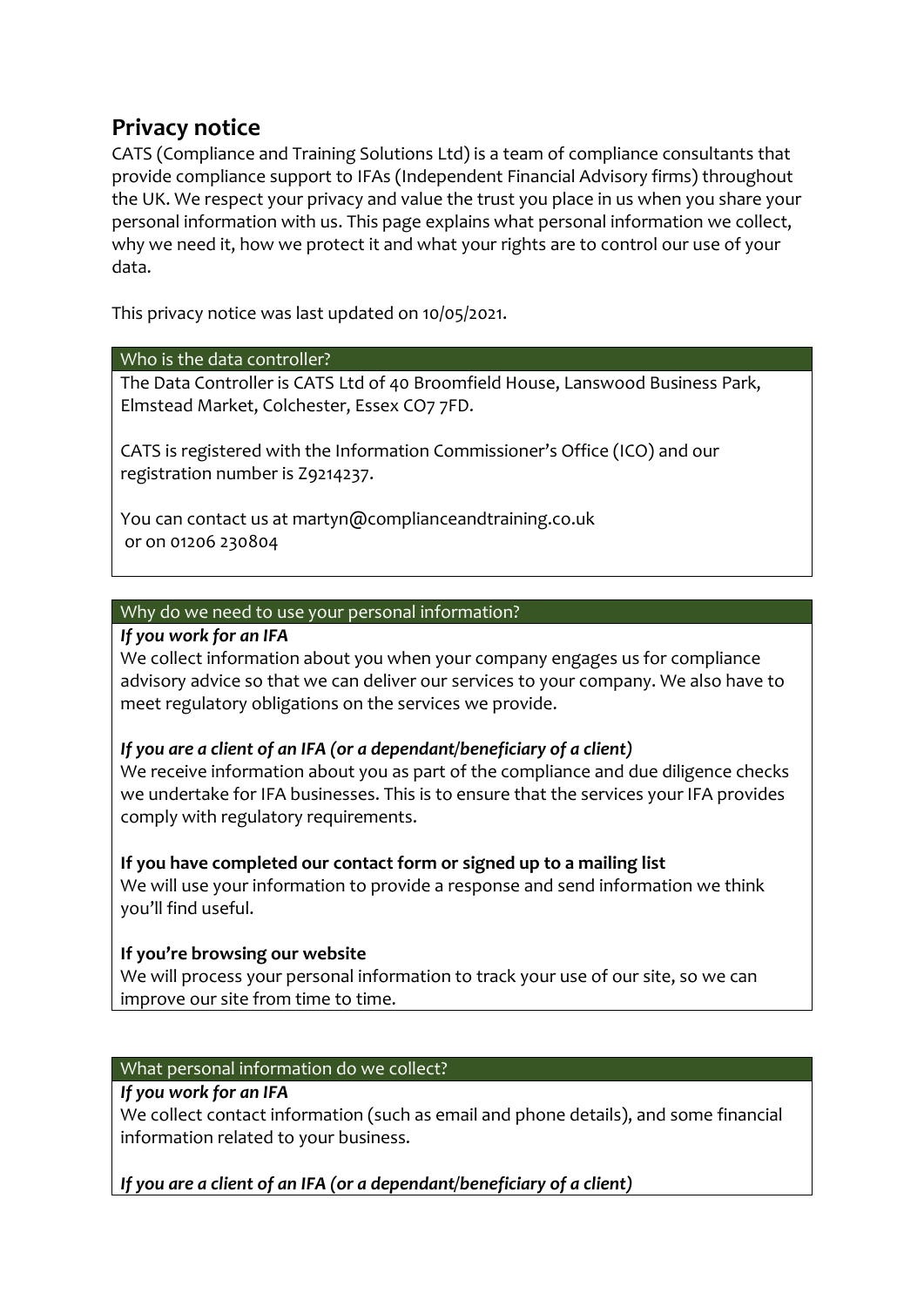We may have access to full advisory information provided to you by your IFA in order to complete our regulatory checks and audits. This may include "special category" information – such as details related to your health or beliefs.

# **If you have completed our contact form or signed up to a mailing list**

We will your contact information – such as email address and phone number.

## **If you're browsing our website**

We will collect your computer's IP address.

#### What is our lawful basis for processing personal data?

## *If you work for an IFA*

We have a contract with your employer to deliver services to them and it's in our **legitimate interests** to process your information so that we can deliver our services to them. We also have a **legal obligation** to ensure our services, your employer's services and your activities comply with the law.

# *If you are a client of an IFA (or a dependant/beneficiary of a client)*

We have a **legal obligation** to ensure your IFA's services comply with the law, and to assist with any checks or investigations made by the FCA (Financial Conduct Authority.)

We also use a further lawful basis of **legal claims** to process your health and other "special category" information. This means that we're helping you to establish, defend or exercise future legal claims.

# **If you have completed our contact form, signed up to a mailing list or accepted our cookies on our website**

We are using your information based on your **consent**. You will always have the option to opt out of receiving emails by clicking the Unsubscribe links.

### Who do we share information with?

Most of your personal information is retained within CATS.

We may share your information with companies that we use for services such as financial research and planning advisory services, product providers and to conduct regulated checks.

We use some external providers for our accounting, IT services and transcription of discussions. These "processors" act only after receiving written instructions from us.

In the interests of security, we don't list those companies here but we're happy to provide a list to you directly – just contact us at martyn@complianceandtraining.co.uk or on 01206 230804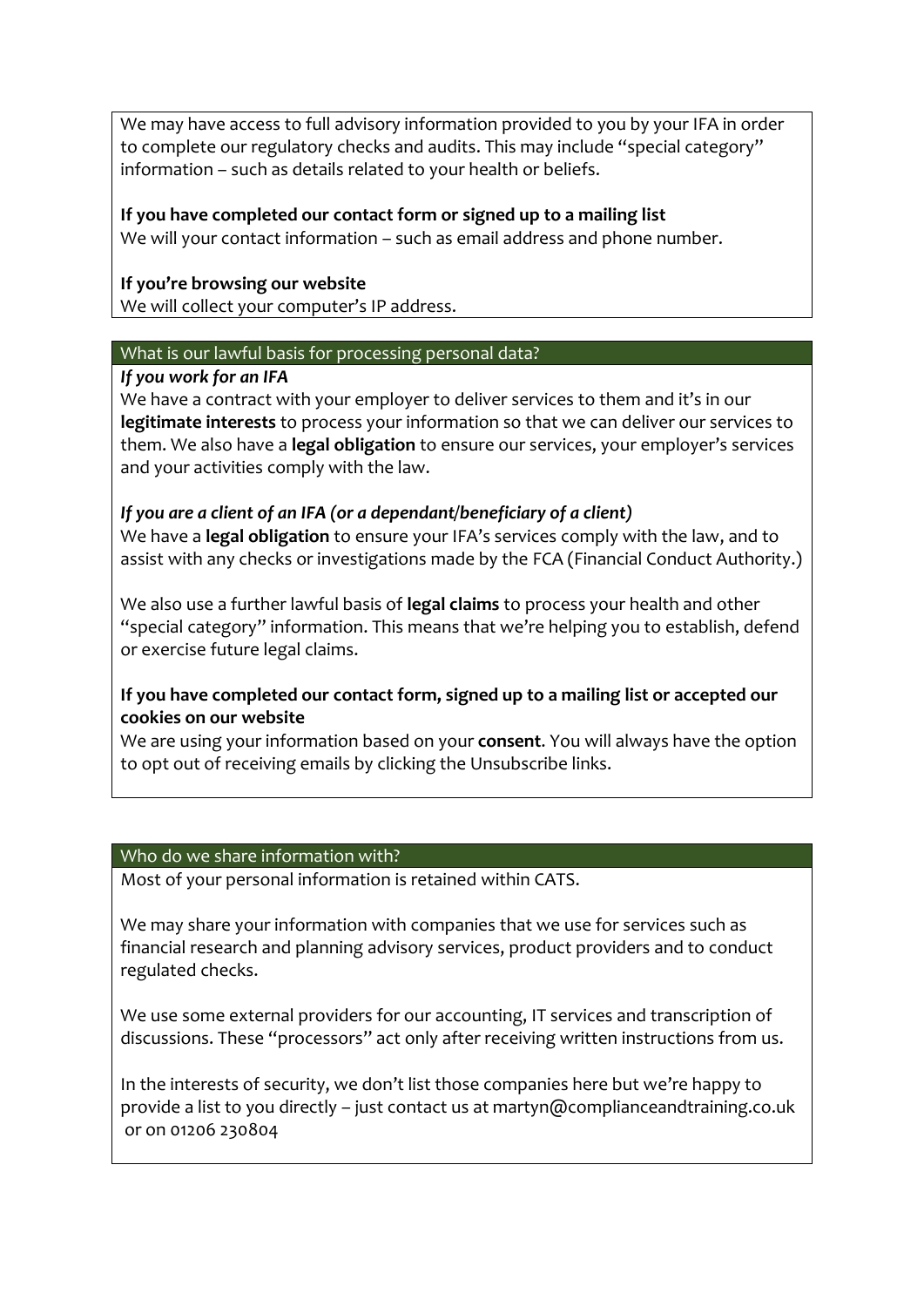# Where do we store information, does it leave the UK or EU?

We keep your information in the EU, where it is protected by the UK Data Protection Act 2018 and by the EU General Data Protection Regulations (GDPR).

We may share your information with external service providers that we use. They, in turn, may store the information on their own servers – some of these are outside the UK or the EU. These are called "international transfers" of your data.

UK and EU data protection law is some of the best in the world, so we ensure that your personal data is protected by "Standard Contractual Clauses" that apply the stringent standards of the UK Data Protection Act 2018 and GDPR to any place your information is held.

#### How long do we keep your information?

We have a legal obligation to retain your records. We reserve the right to retain data for 15 years, or for longer where we believe it's in our legitimate interests to do so, or where we need to establish or defend a legal claim.

You have the right to request deletion of your personal data. We'll comply with this request, subject to the restrictions of our regulatory obligations.

#### What are your rights over your personal information?

Your personal information belongs to you. You have rights over how your personal information is used, protected in law. Please contact us at martyn@complianceandtraining.co.uk or on 01206 230804 if you'd like to exercise your rights or want further information on them.

Where we are processing your data based on your consent **you can withdraw your consent** and we must immediately stop processing your data. Please note that up to that point, we're acting lawfully with your consent, withdrawal of consent cannot be backdated.

You have the right to **request a copy of all personal data we hold relating to you** and we must provide this within 30 days. You also have the right to require us to correct any records that are wrong. We have the right to confirm your identity before providing this information.

You have the right to **require us to erase personal data** and we must comply unless we need it for one of the purposes described above (for example, this might include regulatory obligations we have to keep certain financial records.) We also retain the right to keep data that is needed to establish, exercise or defend a legal claim.

Where we process your data based on a "legitimate interest" (see lawful basis section, above) you still have the right to **object to our processing of your data**. From that point, we must stop processing your data until we have determined whether your rights to privacy override the legitimate interests we have defined.